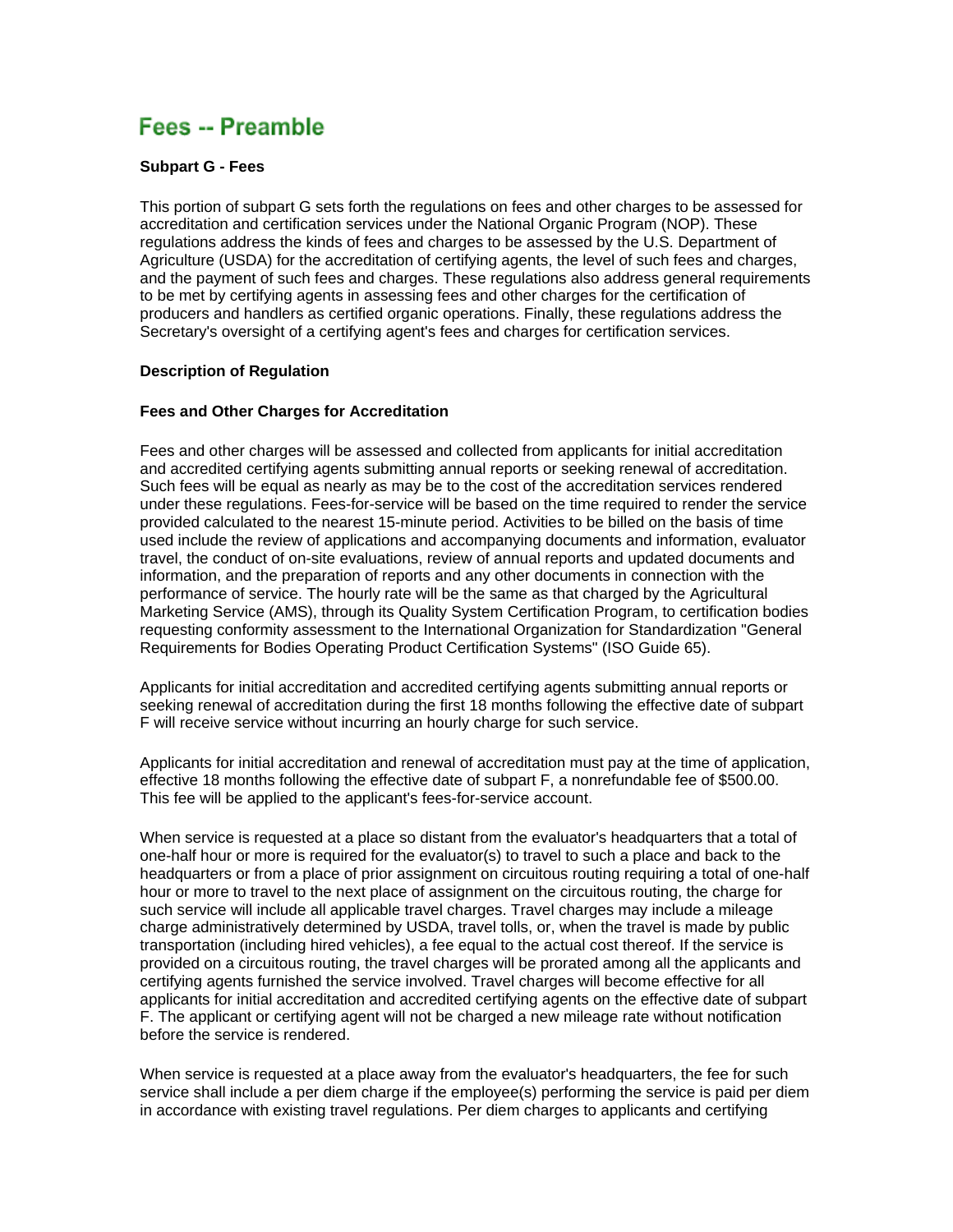agents will cover the same period of time for which the evaluator(s) receives per diem reimbursement. The per diem rate will be administratively determined by USDA. Per diem charges shall become effective for all applicants for initial accreditation and accredited certifying agents on the effective date of subpart F. The applicant or certifying agent will not be charged a new per diem rate without notification before the service is rendered.

When costs, other than fees-for-service, travel charges, and per diem charges, are associated with providing the services, the applicant or certifying agent will be charged for these costs. Such costs include but are not limited to equipment rental, photocopying, delivery, facsimile, telephone, or translation charges incurred in association with accreditation services. The amount of the costs charged will be determined administratively by USDA. Such costs will become effective for all applicants for initial accreditation and accredited certifying agents on the effective date of subpart F.

# **Payment of Fees and Other Charges**

Applicants for initial accreditation and renewal of accreditation must remit the nonrefundable fee along with their application. Remittance must be made payable to the Agricultural Marketing Service, USDA, and mailed to: Program Manager, USDA-AMS-TMP-NOP, Room 2945-South Building, P.O. Box 96456, Washington, DC 20090-6456 or such other address as required by the Program Manager. All other payments for fees and other charges must be received by the due date shown on the bill for collection, made payable to the Agricultural Marketing Service, USDA, and mailed to the address provided on the bill for collection. The Administrator will assess interest, penalties, and administrative costs on debts not paid by the due date shown on a bill for collection and collect delinquent debts or refer such debts to the Department of Justice for litigation.

## **Fees and Other Charges for Certification**

Fees charged by a certifying agent must be reasonable, and a certifying agent may charge applicants for certification and certified production and handling operations only those fees and charges that it has filed with the Administrator. The certifying agent must provide each applicant with an estimate of the total cost of certification and an estimate of the annual cost of updating the certification. The certifying agent may require applicants for certification to pay at the time of application a nonrefundable fee that must be applied to the applicant's fees-for-service account. A certifying agent may set the nonrefundable portion of certification fees; however, the nonrefundable portion of certification fees must be explained in the fee schedule submitted to the Administrator. The fee schedule must explain what fee amounts are nonrefundable and at what stage during the certification process the respective fees become nonrefundable. The certifying agent must provide all persons inquiring about the application process with a copy of its fee schedule.

#### **Fees - Changes Based on Comments**

This subpart differs from the proposal in the following respects:

Nonrefundable Portion of Certification Fees. Commenters were not satisfied with the provision in section 205.642 that stated, "The certifying agent may require applicants for certification to pay at the time of application a nonrefundable fee of no more than \$250.00, which shall be applied to the applicant's fee for service account." Some commenters believed we were requiring the certifying agents to bill fees for inspection services separately. One State agency expressed a concern that we were placing a limit on the initial fee the certifying agent could collect. As a result, the State agency commented that by not being allowed to collect the full certification fee at the time of application, the certifying agent, in effect, would be extending credit to the applicant. Commenters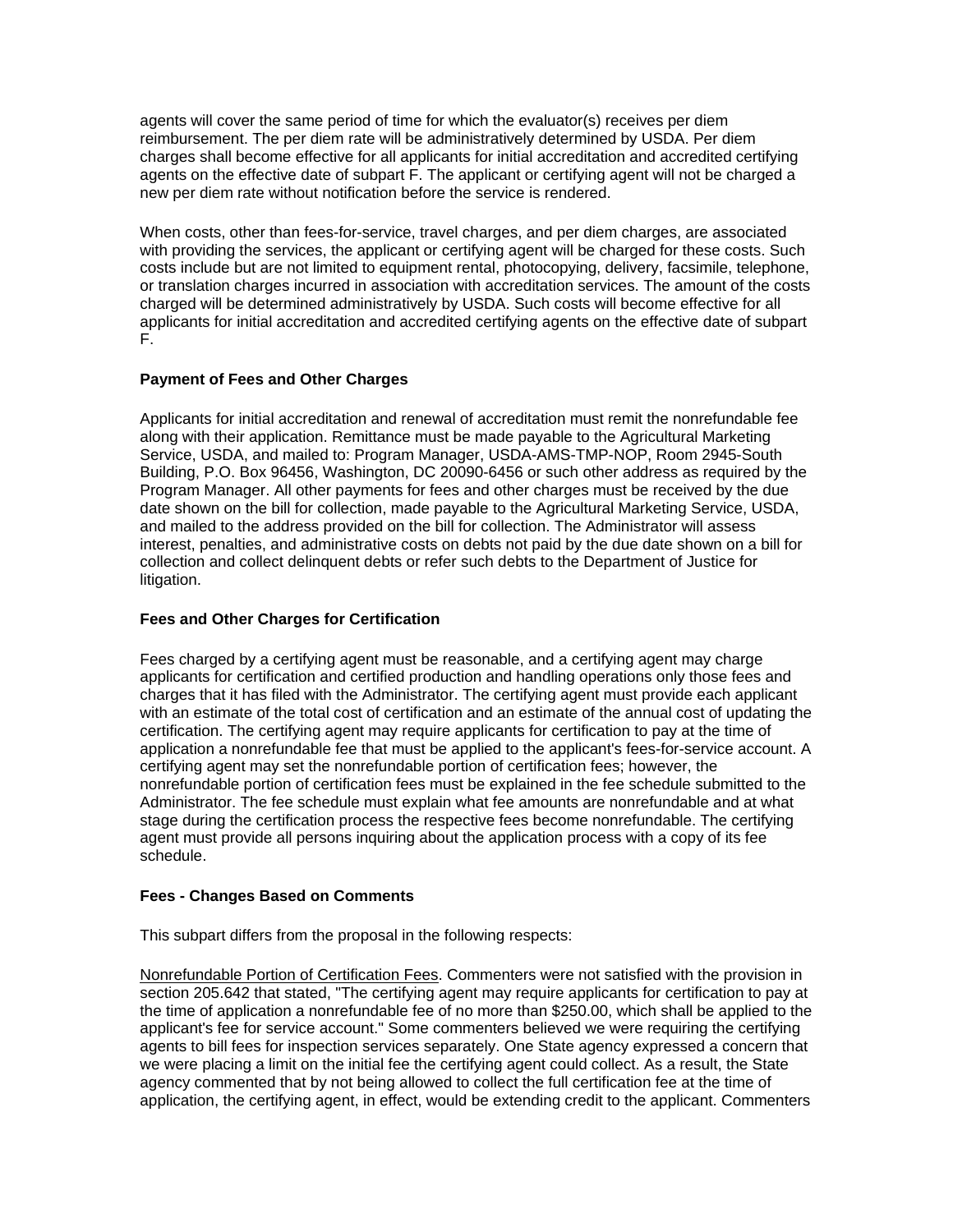reported that some State agencies are prevented by statute from extending credit and are required to collect all fees at the time of application. Several commenters stated that the amount of \$250.00 was too low and would not cover the costs the certifying agents could incur during the certification process. One organization noted that we should consider prorating the amount of the of the fee to be refunded when an applicant for certification withdraws before the completion of the certification process. The organization recommended that the amount of the prorated fee should be based on how far along in the certification process the applicant had progressed before withdrawal. Another commenter believed it was inappropriate for USDA to set any fees for private certification programs and that the fees should be market driven.

It was not our intent to limit the initial amount that certifying agents could collect from the applicant for certification. Our intent was to limit the portion of the fee that would be nonrefundable in order to reduce the potential liability for the small producer/handler who may need to withdraw prematurely from the certification process. However, we acknowledge that this provision could be misinterpreted. We also realize that certifying agents may incur initial costs during the preliminary stage of the certification process that may be more or less than the \$250.00 application rate proposed. As a result, we have removed the provision that stated certifying agents could collect a nonrefundable fee of not more than \$250.00 at the time of application from applicants for certification.

Certifying agents may set the nonrefundable portion of their certification fees. However, the nonrefundable portion of their certification fees must be explained in the fee schedule submitted to the Administrator. The fee schedule must explain what fee amounts are nonrefundable and at what stage during the certification process the respective fees become nonrefundable. Certifying agents will also provide all persons inquiring about the application process with a copy of its fee schedule.

# **Fees - Changes Requested But Not Made**

This subpart retains from the proposed rule regulations on which we received comments as follows:

(1) Farm Subsidy/Transition Program. Many commenters asked that USDA subsidize or develop a cost-share program for small farmers/producers who are certified or who are in transition to organic farming. Some commenters wanted these costs to be fully subsidized; a few commenters suggested that USDA pay for any extra site visit costs; and many others wanted USDA to pay premium prices to farmers for their products during the period of transition to organic production. In addition, many commenters argued that USDA should fully fund certification costs. Finally, many commenters suggested that the USDA should provide additional financial support to the organic industry because the industry is relatively young and composed of a large number of small, low-resource businesses.

We have considered the commenters requests but have not made the suggested changes. The NOP under AMS is primarily a user-fee-based Federal program. Section 2107(a)(10) of the Organic Food Production Act of 1990 (OFPA) requires that the NOP provide for the collection of reasonable fees from producers, certifying agents, and handlers who participate in activities to certify, produce, or handle agricultural products as organically produced. Therefore, under the statutory authority of OFPA, it is outside of the scope of the NOP to provide for the subsidization of producers, handlers, and certifying agents as desired by some commenters. We have, however, established provisions in this part that we believe will minimize the economic impact of the NOP on producers, handlers, and certifying agents.